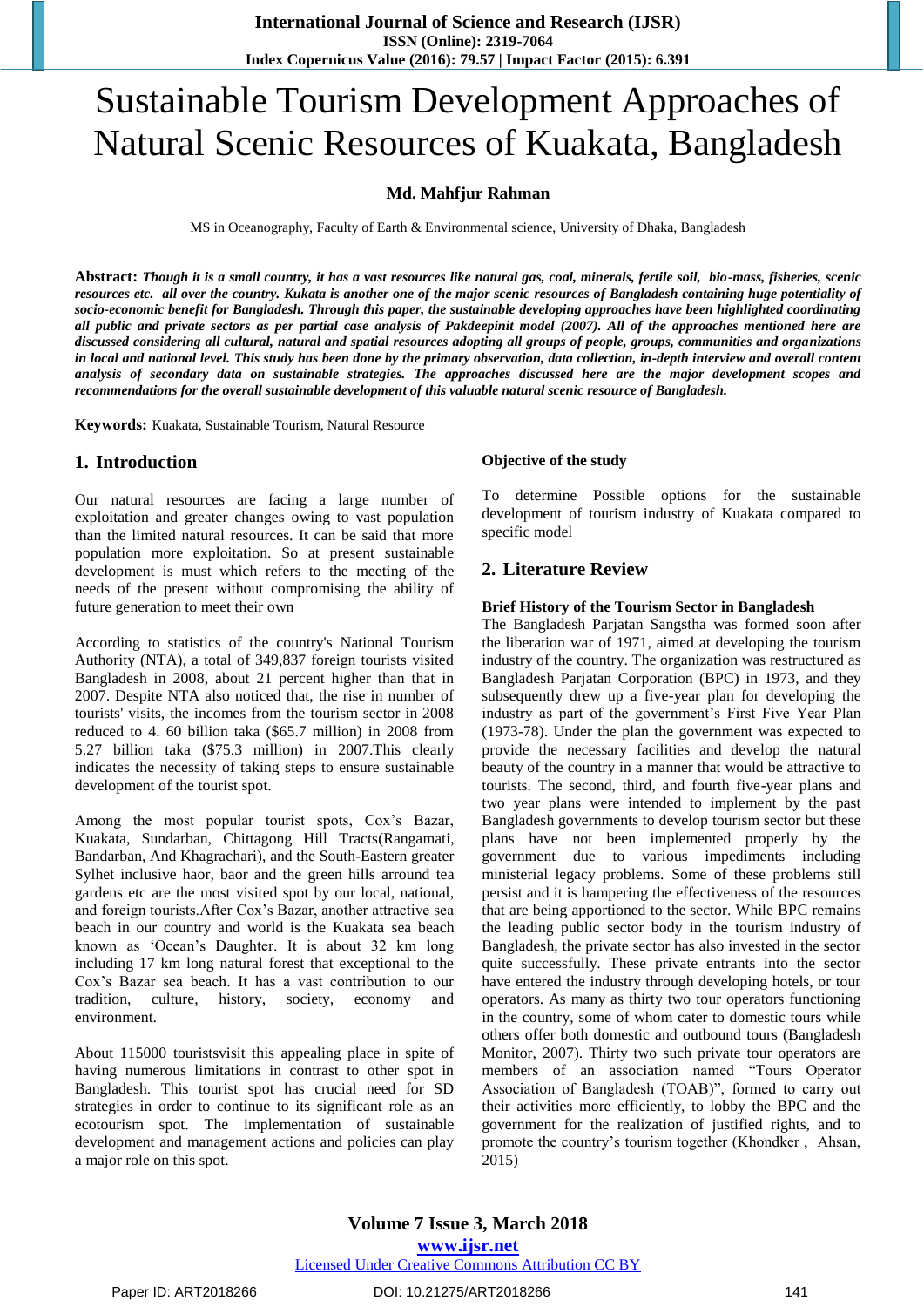#### **Impact of tourism**

Tourism can bring many economic, social and environmental benefits, particularly in rural areas and developing countries, yet mass tourism is also associated with negative effects. Tourism can only be sustainable if it is carefully managed so that probable negative effects on the host community and the environment are not permitted to outweigh the financial benefits.

There are economic, socio-cultural and environmental key benefits of tourism.

- 1) Economic benefit: Tourism can provide direct jobs to the community, such as tour guides and hotel housekeeping. Indirect employment is generated through other industries like agriculture, food production and retail. Infrastructure development and visitors' expenditure generates income for the local community and can lead to the alleviation of poverty.
- 2) Social benefit: In addition to the revenue, tourism can bring about a real sense of pride and identity to communities. It allows them to look at their history, and community identity. This helps the local residents to maintain their tradition and culture.
- 3) Environmental benefit: Tourism provides financial support for the conservation of ecosystems and natural resource management, making the destination more authentic and desirable to visitors.

#### **Negative effects of tourism are also not ignorable.**

These are:

- 1) Negative economic effect: Jobs created by tourism are often seasonal and poorly paid, yet tourism can push up local property prices and the cost of goods and services. Place of tourism can be affected by terrorism.
- 2) Negative social effect: Visitor"s behavior can have a detrimental effect on the quality of life of the host community. For example, crowding and congestion, drugs and alcohol problems can occur. Interaction with tourists can also lead to an erosion of traditional cultures and values.
- 3) Negative environmental effect: Tourism poses a threat to a region"s culture and natural resources, through overuse**(Roy,; 2015)**

#### **The sustainable development approach of Tourism**

The abovementioned approaches fail to recognize the needs of the local community and the importance of environmental and cultural conservation in development. As a result, a more contemporary approach was originated, the sustainable development approach. The concept of sustainable development is a complex and also an internationally contested concept. Appeared in the early "80ies initially as economic development new point of view aiming to reduce negative impact on natural environment, lately developed and was adopted by the ecology movement for protecting and preserving the world natural environment. In 1993, United Nations has decided after voting in 1992 to form the World Commission on Environment and Development with a main clear objective to protect the natural environment and apply the principles of sustainability. The major aim of sustainable development is to direct changes from development towards "a more idealized and greener future .

The concept of sustainable development has been defined in many ways. The most widely accepted definition of sustainable development has been given by the World Commission on Environment and Development in the Brundland Report 'Our Common Future', describing it as: Development that meets the needs of the present without compromising the ability of future generations to meet their own needs ... (It is) a process of change in which the exploitation of resources, the direction of investments, the orientation of technological development, and institutional change are all in harmony and enhance both current and future potential to meet human needs and aspirations . From the above definition it is clear that sustainable development, as with all the other development approaches, is a process of change. However, this approach gives importance on the preservation of resources and respects the needs of future generations. (Rahman, 2009)

#### **Problems of Tourism Industry in Bangladesh**

There is lack of budgetary allocation and scarcity of trained people for the development of tourism sector in the country. Bangladesh is lagging behind in projecting her attractions to international tourist through advertisement in international print and electronic media. Besides meager budgetary allocation of the government, appropriate plans and programs short term, long term and medium term –was absent before 90s.Tourists do not come here to sleep ideally in hotel, but tourists do not find any night-life activities after spending the day at Cox"s bazaar beach. There is no proper water and sewerage system in Cox"s bazaar .Gas connection is absent and only a limited number of flights land there. Kuakata is a second priority beach of the country. Though road communication has improved than before, tourists do not tend to go there for second time due to the lacking of standard facilities. There is a popularity of archaeological sites in the north-west of Bangladesh. But because of the absence of interpreter and facilities tourist do not make overnight stay there. There is no involvement of the local people of the tourist site. They get little benefit from tourist activities at their own areas. They are also neglected in tourism planning and development process. There are a lot of things to do for Bangladesh Porjoton Corporation; creation of hotels, motels is not the only aspect of tourism development. Both the local and potential foreign tourists face the problem of easy access to information related to Bangladesh tourism and its facilities. (Hassan et.al. , 2013)

# **3. Methods and Materials**

# **The study area**

The research had been undertaken over the Kuakata municipality area. Globally it is situated at the 21<sup>°</sup>48′55.98″ north latitude and  $90^{\circ}07'18.62''$ . Nationally it is a newly declared municipality area (paurashaba) is located at last corner of the southern part of our country by the touching and closure relation onto the coast of Bay-of-Bengal and under the latachapli union, kalapara upazila, Patuakhali district in Barishal division. It is 350 km away from capital city Dhaka. The distance from district (patuakhali) and upazila (kalapara) town is 77 km and 22 km.

**Volume 7 Issue 3, March 2018 <www.ijsr.net>** [Licensed Under Creative Commons Attribution CC BY](http://creativecommons.org/licenses/by/4.0/)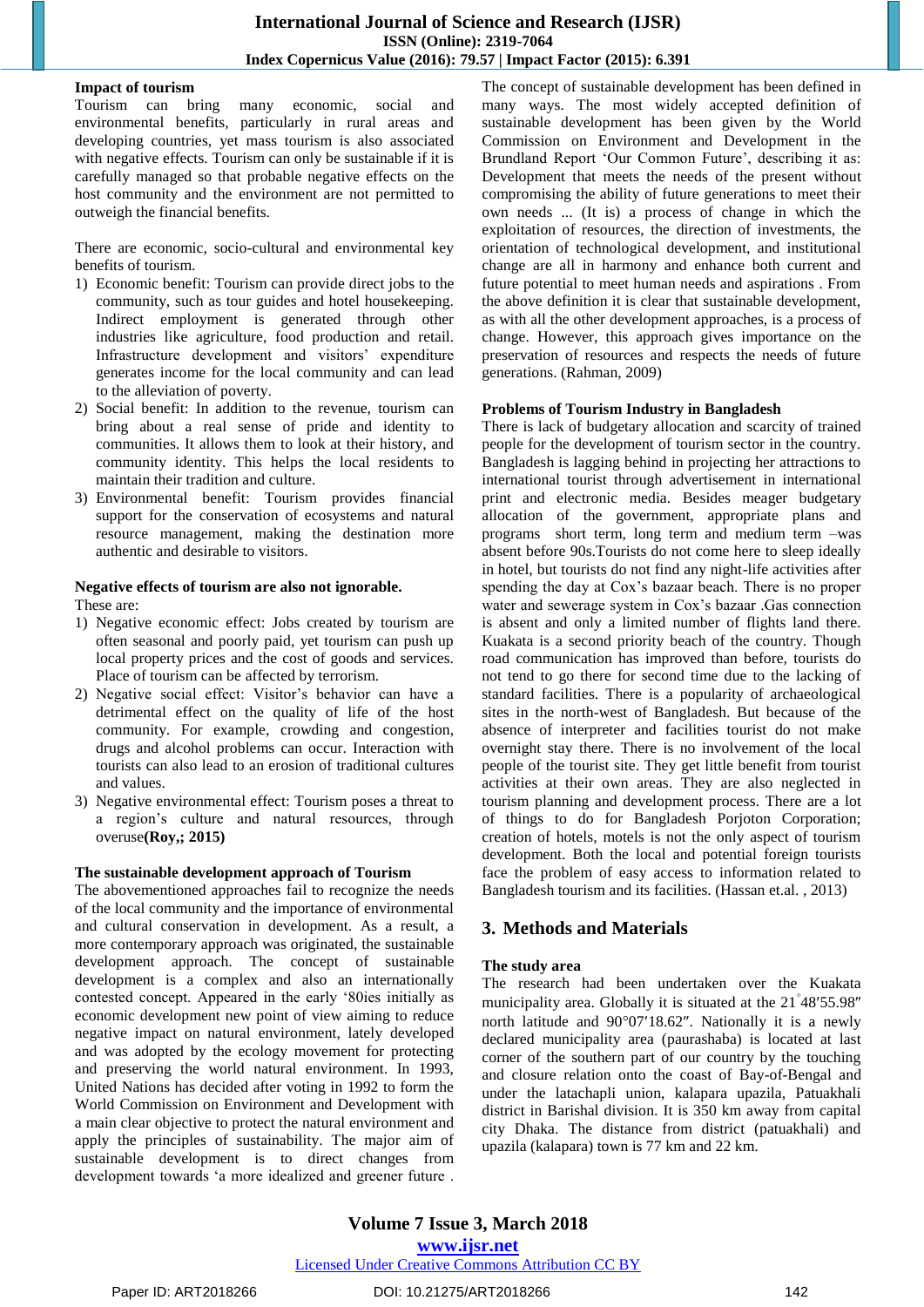

**Figure 2.1:** Upazilla map showing union of study area (Banglapedia, 2005)

#### **Data Collection and Analysis**

The primary data were collected through the open-end and in-depth questionnaire process over the associated personnel and field observation. The observation, investigation and opinion collection were based on the Department of Environment (DOE); Forest Department; Bangladesh Parjatan Corporation; Municipal authority; Hotel and Motel management Association; LGED, Kuakata and local people opinion. All of the data collected from field observation and investigation and from secondary sources were arranged and processed by the use of content analysis. The study had been undertaken and accomplished compared to the model of Prakobsiri Pakdeepinit based on "A Model for sustainable Tourism Development in Phayao Lake Rim Communities, Phayao Provinnce, and Upper Northern Thailand". Though the above model was based on a lake but it was one kind of wetland related eco-spot, so here were tried to highlight the most related development factors from the model to kuakata. The beach related facilities had been compared to the model of O.T. Adejumo which was on "Sustainable beach tourism: formalisation of local agenda for Eleko (South-Western Nigeria) community coastal resources".

# **4. Possible options for Sustainable Ecotourism Development**

From the study discussion it was clear that the development approaches of Kuakata should be included all of the social, economical, political, municipal, service and development factorsAccording to the Prakobsiri Pakdeepinit, sustainable development of that tourist area can be accomplished and achieved by following the strategic conceptual model which is based on the five major aspects relevant to the proposed area of sustainable development. The development model and plan of Kuakata can be compared using the following components from Prakibsiri Pakdipinit given below.

# **4.1 Community Participation Promotion**

From the survey it was found that the educational facilities are very poor which result in most of the people are uneducated and do not know how to participate in tourism administration and management actions. It was also found that community supporting facilities are at hardly level due to the direct communication and association of all types" local people. According to the Prakobsiri model, community participation programs must be promoted in Kuakata. The aspects of community participation include:

#### **4.1.1 Provision of Knowledge and Understanding**

Community participation in Kuakata is at very poor level due to the lacking of proper of knowledge and understanding about the sustainable development and importance's of the sustainable development and planning of Kuakata. All associated (e.g. local and national government, different non-governmental and private ) sectors and authorities should include and apply such knowledge's and understanding in their planning and development process with new and improved attitudes and awareness so that the community people can accept and understand easily and apply to the implementation programs.

#### **4.1.2 Selecting Appropriate Patterns of Tourism Management of Kuakata**

There was no form of formal and empirical tourism management, and group formation in the communities of Kuakata.According to the model there should be formed a''civil tourism committee in Kuakata areas", consisting of various representatives of occupational groups in the communities of the relevant authorities. local fishermen, small local entrepreneurs, arts and handicrafts groups, the stone craving group, and the blacksmith group, additionally some community groups ( i.e. a village temple group, a youth group, school committees and other agricultural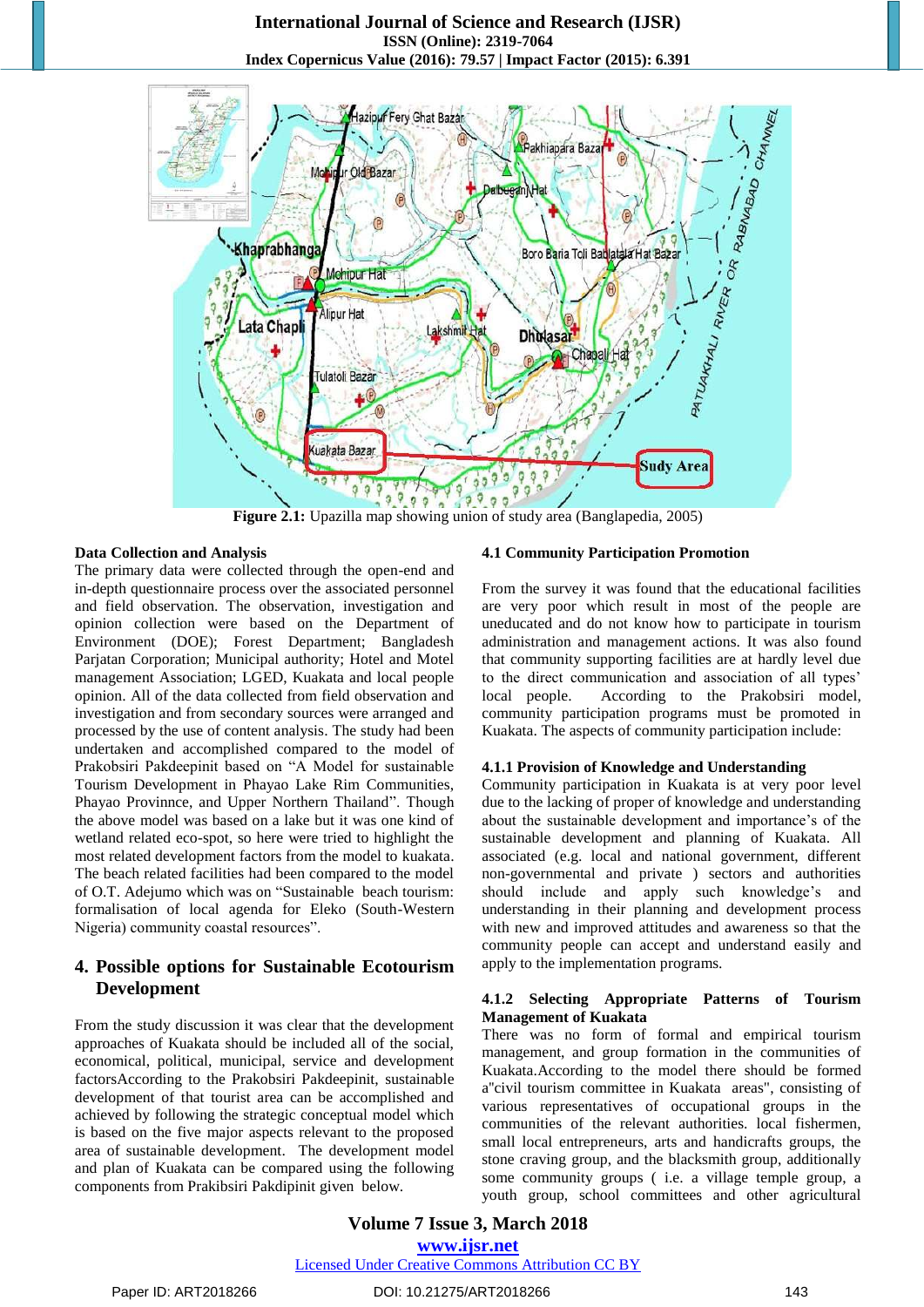producing groups ) involved in the planning process. Those group representatives may participate in creating, planning and projecting the future of tourism management covering marketing promotion, self-development, and resolving any conflict of interests.

#### **4.1.3 Creating employment opportunities**

Natural disasters, salt water intrusion, domination and tenure of lands by the local rich people, intolerable burden of loan taking from NGOs and uneducated problems specially in the youth people etc are the common phenomenon in Kuakata which result in marginal poverty to a large number people specially on fisherman and farmers communities. According to Prakobsiri, local government and leading groups related tourism sectors should promote the tourism activities and distribute the scopes according to the equity of the poor communities which may be beneficial to local earning and participation of all types of people of the society for the sustainable tourism development. The employment opportunities can be promoted and accurately distributed by the following ways.

- 1) Tourism associated the entire employee and workers should be as possible as appointed and adopted from the local sources.
- 2) Local higher educated people should be trained and included in the profession of tourist guide and higher quality hotels and motels management.
- 3) Secondary level educated people can be adopted into the medium level hotel and motels management where mostly stay the national medium earning tourist.
- 4) Secondary level educated people should also be trained and included into beach related business opportunities for example sports car, sports materials renting (ball, tire, time spending beds, horse riding etc)
- 5) Young and experienced with driving people can be trained properly and adopted into the internal spots communication business by bike, zip etc.
- 6) Poor fishermen can be included into the lake boating and sea boating business with proper instruments, knowledge and training.
- 7) Women can be adopted into the local hand-made products e.g. fan, knifes, showpieces etc.

#### **4.1.4 Network Creation for Sustainable Tourism**

No systematic and organized plan and implementation related to Network creation among the all related sectors of development was found there. A implicit and rigorous network and relationships have to be built up among the district and sub-district administration, sports and recreation body, municipality, different governmental, nongovernmental and private agencies.

#### **4.2 The Activity Route Component for Tourism Development**

The route components as well as the travelling patterns are very low quality while travelling Kuakata. There should be a number of options to access the area which would be comfortable, cost and time effective and easy to signing and finding all of the tourist spots. According to Prakobsiri (2007) the activity route for travelling in Kukata can be developed according as the following three aspects given below.

# **4.2.1 Development of Tourism Pattern**

The travelling pattern in different spots in Kuakata should be developed including various options of visiting easily and comfortably. It can be fulfilled with the integration of water and land travel with various activities. These could be using speed boat driving, trawler riding, biking, cycling, horseriding as well, as freely walking along the beach. In order to help the tourists to get some variety according to their different needs, travelling guidelines might be arranged according to time available.

#### **4.2.2 Connecting the Tourism Sources**

From the study, it was found that about six individual tourist spots were in Kuakata which are situated at the fixed distances ranges between3-11 km. Therefore it must be connected the all of the spots by the both water and land roads except the using of beaches along the sea so that tourists can get enough opportunity and interest to visit the spots.

#### **4.2.3 Tourism Activity Development**

Whole tourism sector of Kuakata was entirely dependent on the natural resources except only two ancient temples. Two temples of hundreds years old and historical well were not well managed and conserved for the better excursion of tourists. Therefore, some of other tourism resources and products should be introduced and existing resources must be properly managed and conserved. Other different tourism activities may be making of traditional woody knifes and ornaments by various coastal stones slabs, engraving on the products with the tourists name, introduction, conservation, improvement and marketing of the cultural home-made product through the direct participation and involvement of the respected communities and tribal.

#### **4.3 Tourism Resource Conservation**

There were no structured and formal rules and regulations in terms of protection and conservation of the natural resources in Kuakata. According to model, the tourism resources conservation of Kuakata can be implemented by adopting the following steps.

#### **4.3.1 Legal Measures**

Though nationally many of rules and regulations are existed associated to conservation of natural and cultural resources, the natural resources of Kuakata are being decreased and damaged day by day due to lacking of strictly enforcement, implementation and enactment through the various public service forces (polices, army, BAF, Navy etc). For the conservation of natural resources and development of Kuakata local and national rules, regulations, and policies must strictly enforced and changed in particular requirement.

#### **4.3.2 Raising Awareness in Tourists**

Tourists and guides should be made to understand and be aware of natural and environmental protection. Raising awareness on tourism resource conservation can be done through organizing a nature loving program, establishing a nature center at every tourist attraction, providing tourists with relevant printed materials, organizing signboards for exhibition/description, and training guides to enable them to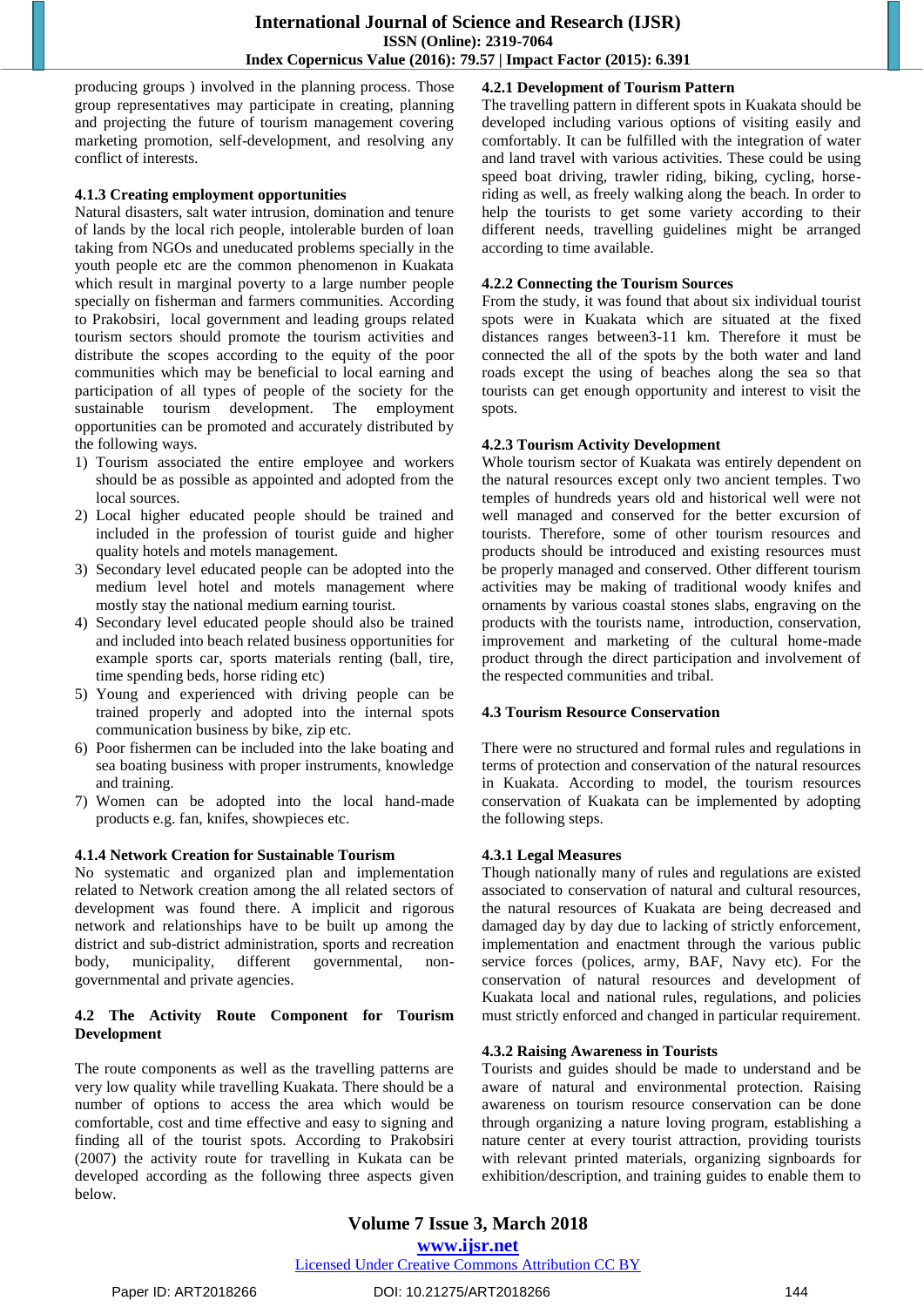explain the ecological system and local ways of life to tourists.

#### **4.3.3 Raising Awareness in the Communities**

The community members, guides and local state officers should have their awareness raised about natural and environmental conservation ofkuakata by implementing the following measures:

- 1)Natural, environmental and cultural conservation plans should be established as a guideline for implementation in order to bring about the desired behavior of concerned individuals.
- 2)Should be arranged different types cultural programs to get together all types of people with a view to introducing and informing them about the significant of all types of resources.
- 3)The municipal authority should be arranged a brief discussion meeting in different religious institution before prayer.

#### **4.4 Sustainable Tourism Marketing Development**

Besides others limitations, focusing and marketing pattern and activities are one of the most drawback of Kuakata. Local community, community leader, local and national administrations are busy in making their profit and capital without thinking about the significance of focusing and highlighting the spot and conservation of the cultural, folkways, natural and environmental resources on which their entire tourism industry is dependent. According to Prakobsiri the following aspects should be considered for the sustainable tourism marketing development.

#### **4.4.1 Measures of Standardization of Goods and Services**

There are no measuring activities and programs for the quality assessment of goods and services in most of the tourist spots of Bangladesh successively in Kuakata. The respected authority should take the necessary steps for food safety by monitoring and assessment programs with the direct help of Ministry of Public Health, quality of trawler, rowing boats, and speed boats; quality of bikes and others transports and the local hand-made products by making a committee or organization of related experienced persons.

#### **4.4.2Pricing Measure**

The communities associated to different business sectors should be involved in setting the standard prices for their merchandise and service charges that are fair both the villagers and tourists. The pricing measures should be adopted for most of the tourism products. For example Food, Handicrafts, Products stone slabs and traditional goods, Bike fair, Accommodation cost, Tourist guide cost, Fair of different motorized and non-motorized vehicles etc.

#### **4.4.3 Establish Distribution Channels for the sales of Tourism Products**

There were no formal and direct distribution channel for the focusing and introduction of the local products in Kuakata. There might be three main types of channel for distributing the local villager"s products and goods in order to make The Kuakata"s community products well known in public level.

#### **i. The direct sales outlet**

Sales outlets may be developed to link tourists and the original producers at the village level. Traveling programs should be made available for tourists who want to go by themselves. Some optional programs should be developed for them to visit various places with clear signs and publications.

#### **ii. Agency system channel**

The idea of agency system channel is not well known and implemented through the community of Kuakata. The tourism programs should be provided to all types of business groups with souvenir, short documentation through identification card, leaflets, manuals etc requesting to spread and distribute fluently telling with the significances of tourism marketing,such as travel agency, hotels and restaurants, hotel, motel and guest house, bike drivers, stalls and street vendors, Shopkeepers and shopping malls, markets' stalls, gatekeepers of different protected spots, transport ticket counters etc

#### **iii. A distribution channel through the internet**

Internet is now the most favorable, easy and popular media to focus and sell tourism spot. There are a few advertisement in internet about kuakata even with no formal, structural and appropriate description and instructions easy to influence and access to this area. So the tourism board and authorities should consider and install a web committee or association to highlight and sell the tourism products of Kuakata.

#### **4.5 Developing Service Capacity of the Local Community in Tourism**

From the study result, it was clear that there were great problems at the travelling sites such as a lack of facilities including an insufficiency of toilets, parking spaces, signs, and harbor facilities. These facilities play a very significant part in the tourists deciding to re-visit the traveling sites in the future, and also in making further publication either negatively or positively about the sites and Kukata tourism areas. Development of service capacity of Kuakata can be accomplished by the following way given below.

#### **4.5.1 Improvement of Facilities in the Tourism Sites**

Improvement of facilities should be under the following sectors

- 1) Garbage disposal should be carefully monitored at attraction sites. For example, rubbish bins should be sufficient, healthy, clean and available on sites, including efficient and frequent garbage collection.
- 2) Public toilets should be made available, and should be sufficient, healthy and clean.
- 3) A security system for tourists could be arranged in advance by the community in order to assure the tourists of their safety and satisfaction. Safety measures should be enforced to include road and waterway accidents, crimes, overcharging on merchandise for tourists, and narcotic drugs.

#### **4.5.2 Communicative Media in the Tourism Sectors**

This type of measure for the sustainable ecotourism development was very rare in Kuakata. For the spreading

#### [Licensed Under Creative Commons Attribution CC BY](http://creativecommons.org/licenses/by/4.0/)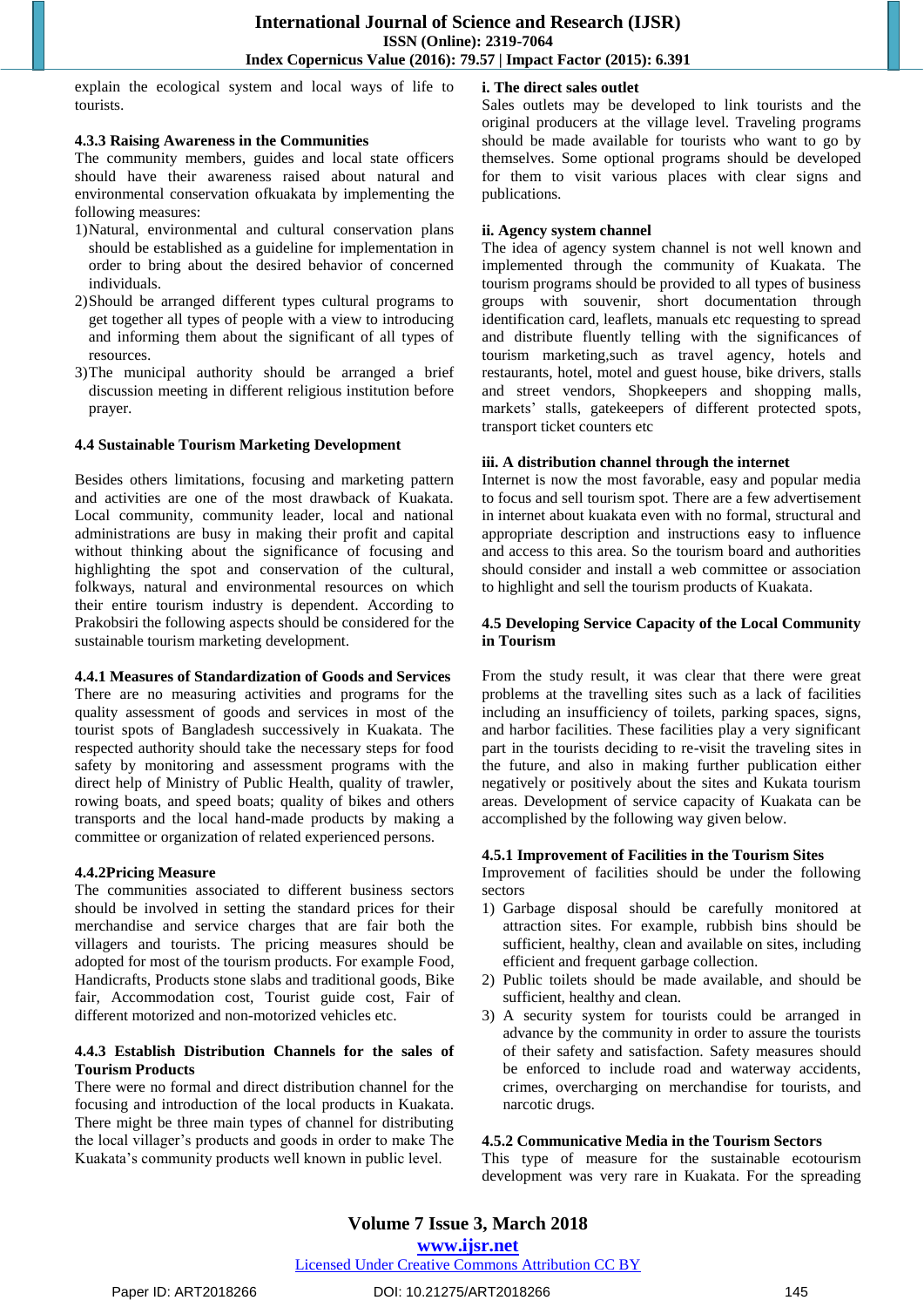and marketing this valuable site the following steps should be taken.

- 1) Some training courses should be organized for the community members, tourism source owners and guides by focusing on how to interpret the cultural components of the villages meaningfully and clearly.
- 2) Tourism guides and handbooks should be developed and published for the visitors to learn about the tourist sites by themselves.
- 3) Tourism information centers are needed by tourists everywhere in the world. The research found that there was no center in existence for the time being and the Kuakata Municipality should establish a tourism information center to provide information for tourists in forms of brochures, folders, maps, cassette tapes, and knowledgeable volunteers to serve with service mind.
- 4) Maps, road signs, and other communicative signs should be produced in Bengali and English and made available for tourists at all tourism sites and appropriate restaurants and information centers.

#### **4.5.3. Personnel Development**

There should be a responsible body for conducting tourism management in Kuakata. This organization, at the initial stage, may be the Upazilla Office under the Governor functioning as the District or divisional tourism overall management. This body should conduct a needs assessment with some specific target groups relating to the tourism source owners, stakeholders, authorities and potential tourists to find out their prioritized needs for development of the tourism quality, types, problems and activities based on a participatory approach.

**4.6 Visitor Monitoring**

Visitor monitoring is necessary to monitor the anthropogenic load on the nature objects, follow the dynamics of visitor numbers, make conclusions about the most visited/loaded sites and services, efficiency of events, the necessity to manage visitor flow, and to demonstrate to the stakeholders social and economic impact of tourism in the territory.There was no monitoring task in Kuakata on which the development programs would be undertaken. According to model, it can be integrated through the following stepsgiven below.

- 1) Review and select the most appropriate visitor monitoring methods (e.g. survey, interviews, visitor counting using electronic counters and entrance tickets, photo monitoring of the objects, sample plots in attraction sites to observe trample, etc.);
- 2) Set the monitoring period and points of reference;
- 3) Carry out monitoring activities;
- 4) Analyze monitoring data;
- 5) Present monitoring results to the local society at the evaluation events of the sustainable tourism model operation.
- 6) Use monitoring data in planning of further activities regarding the required improvements, tourism products and services, visitor flow management, infrastructure development, cooperation between all interested parties.

# **Tourism Facilities Needed at Kuakata Beach**

Though Kuakata is one of the most popular tourist place as it contains quiet and calm sea beach with outstanding natural scenery, there were hardly beach related facilities in Kuakata. The services required for national and international tourists have not been considered and installed yet; as a result it is losing its natural attraction and demand with enormous appealing to all types of tourist. Here are given the status of beach services within the following table

| <b>Services</b>                      | <b>Status</b> | Comment                                                                                                        |
|--------------------------------------|---------------|----------------------------------------------------------------------------------------------------------------|
| Beach Access road – Local government | ٦             |                                                                                                                |
| Parking lot                          | $\times$      | The services<br>related<br>to<br>beach<br>are<br>not<br>adequately<br>available<br>and are of<br>poor quality. |
| Piped-borne water or borehole        | $\times$      |                                                                                                                |
| Health centre                        | $\times$      |                                                                                                                |
| Beach safety                         | $\times$      |                                                                                                                |
| Public toilet facility               | $\times$      |                                                                                                                |
| Beach changing Rooms                 | $\times$      |                                                                                                                |
| Telecommunication                    | $\times$      |                                                                                                                |
| Power supply                         | $\times$      |                                                                                                                |
| Solid waste disposal                 | $\times$      |                                                                                                                |
| Park or community square             | $\times$      |                                                                                                                |
| Life guard post                      | $\times$      |                                                                                                                |
| Community motor park or bus terminal |               |                                                                                                                |
| <b>Beach Sport Rental Stalls</b>     |               |                                                                                                                |

**Table 5.1:** Status of beach related services

According to the survey result (Table 5.1), it was found that most of the beach facilities and services were not present in Kuakata sea beach. Toilet facilities, beach changing roams, fresh food stalls, picnic rentals, beach administrative office, portable water sources, community hall, fire brigade post etc beach related facilities were entirely absent in Kuakata. Therefore, the local and national government as well as community personnel should implement and improve the above beach related development model made by O.T.Adejumo, (Undated).

Kuakata has become an attractive and popular tourism spot as it contains a wonderful and outstanding natural scenic safe and flatten sea beach along the coastal belt at southern part of the country. According to O. T. Adejumo. (Undated) a beach should have management services, beach shelters,

# **Volume 7 Issue 3, March 2018 <www.ijsr.net>**

[Licensed Under Creative Commons Attribution CC BY](http://creativecommons.org/licenses/by/4.0/)